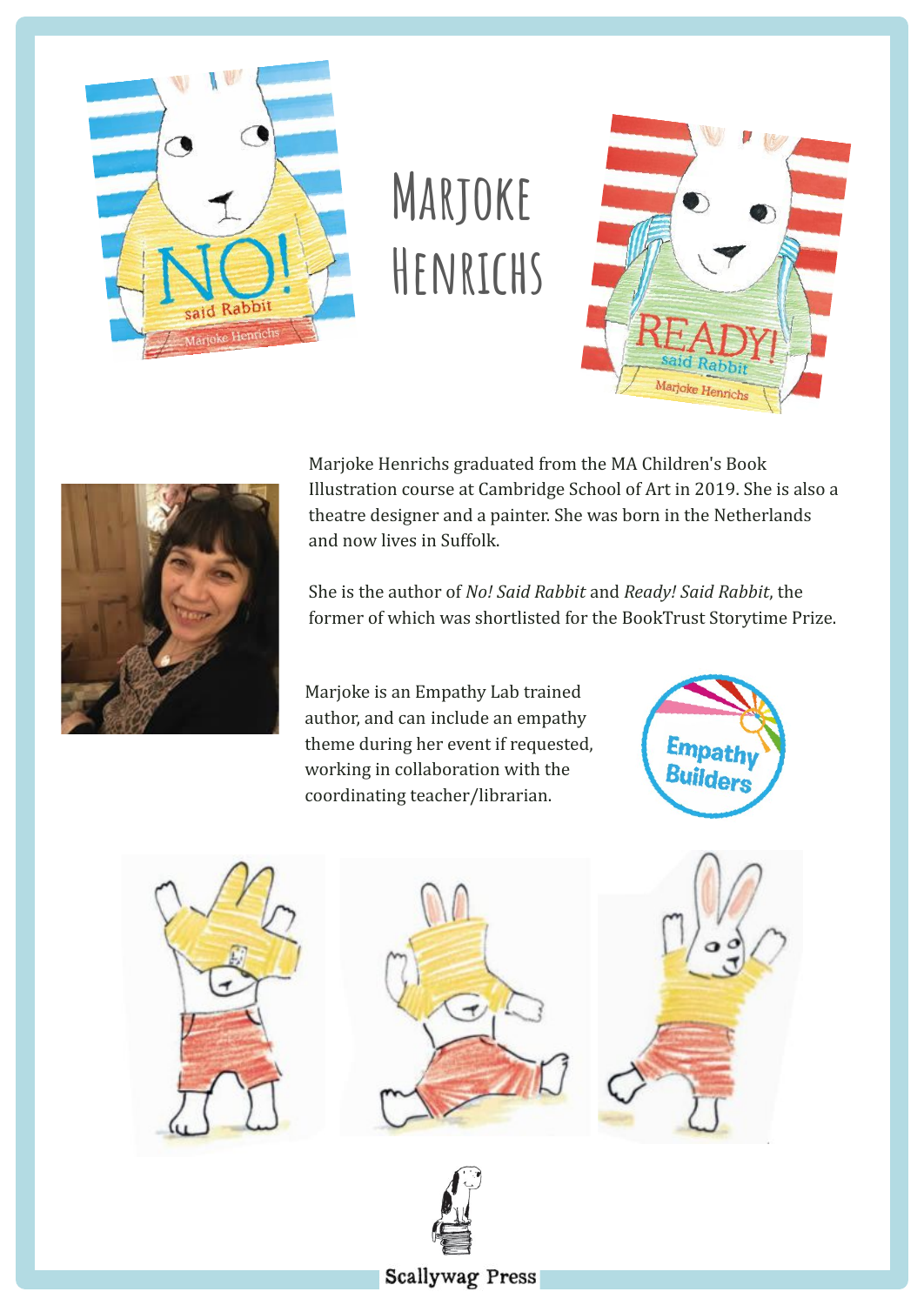# **EVENTS**

Cost: In person £150 + travel expenses | Virtual £75

#### **Book reading and craft activity**

Join Marjoke Henrichs for a reading of either *No! Said Rabbit* or *Ready! Said Rabbit.* Following the reading, Marjoke will talk about the topics in the book and, if agreed, can place a focus on empathy, tailored to the group's age range (this will be discussed before the event).

After this, Marjoke will lead a craft activity with the group, instructing on how to make a washing line filled with paper t-shirts and trousers which can later be hung in the classroom or library. A PDF will be supplied of the t-shirts and trouser templates to be printed on strong white A4 or A3 paper ahead of the event. Time at the end will be spent colouring the items, with a book signing to finish.

**Duration: 1 hour | Group Size: By agreement | Ages 1-5 years | Equipment needed: string to attach the trousers and t-shirts, scissors, glue sticks, crayons or paint and paint brushes, collage paper, collage materials, colouring pencils all age appropriate**

Online events will be a version of the above, adapted for digital presentation.





Photo Credit: Carolyn McNeill

### **Scallywag Press**